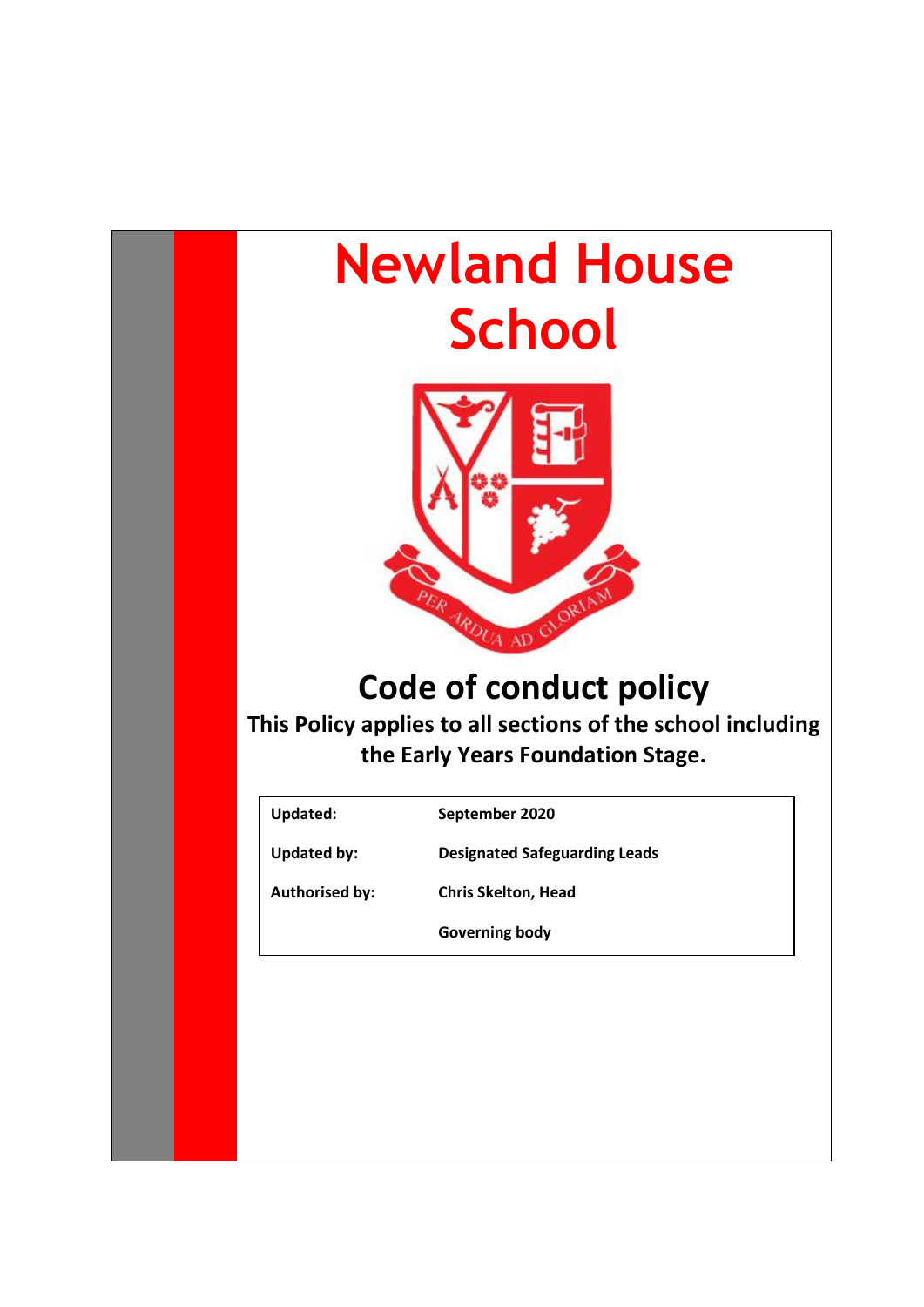| <b>Contents</b>                                                  |                                                                                         |         |
|------------------------------------------------------------------|-----------------------------------------------------------------------------------------|---------|
| 1                                                                | <b>Background information</b>                                                           | Page 3  |
| $\overline{2}$                                                   | <b>Underpinning Principles</b>                                                          | Page 3  |
| 3                                                                | Duty of Care                                                                            | Page 4  |
| 4                                                                | Exercise of Professional Judgement and Training                                         | Page 4  |
| 5                                                                | Power and Positions of Trust                                                            | Page 5  |
| 6                                                                | Confidentiality                                                                         | Page 5  |
| 7                                                                | Propriety and Behaviour                                                                 | Page 5  |
| 8                                                                | Gifts                                                                                   | Page 6  |
| 9                                                                | Social Contact                                                                          | Page 6  |
| 10                                                               | <b>Physical Contact</b>                                                                 | Page 7  |
| 11                                                               | Physical Education and other activities which require physical contact.                 | Page 8  |
| 12                                                               | Changing Rooms (including toilet areas and drama dressing rooms and<br>backstage areas) | Page 8  |
| 13                                                               | Pupils in distress                                                                      | Page 9  |
| 14                                                               | <b>Behaviour Management</b>                                                             | Page 9  |
| 15                                                               | Care, Control and Physical Intervention                                                 | Page 10 |
| 16                                                               | Sexual Contact with Young People                                                        | Page 10 |
| 17                                                               | One to One Situations                                                                   | Page 11 |
| 18                                                               | <b>Transporting Children</b>                                                            | Page 11 |
| 19                                                               | Educational Visits, Sports and After School Clubs                                       | Page 12 |
| 20                                                               | First Aid and Administration of Medication                                              | Page 13 |
| 21                                                               | The Curriculum                                                                          | Page 14 |
| 22                                                               | Photography, Videos and other Creative Arts                                             | Page 14 |
| 23                                                               | Whistleblowing                                                                          | Page 15 |
| 24                                                               | Sharing Concerns and Recording Incidents                                                | Page 15 |
| 26                                                               | Disclosure and Barring Service (DBS) checks                                             | Page 16 |
| <b>Appendices</b>                                                |                                                                                         |         |
| Appendix 1 - Childcare Disqualifications Requirements<br>Page 17 |                                                                                         |         |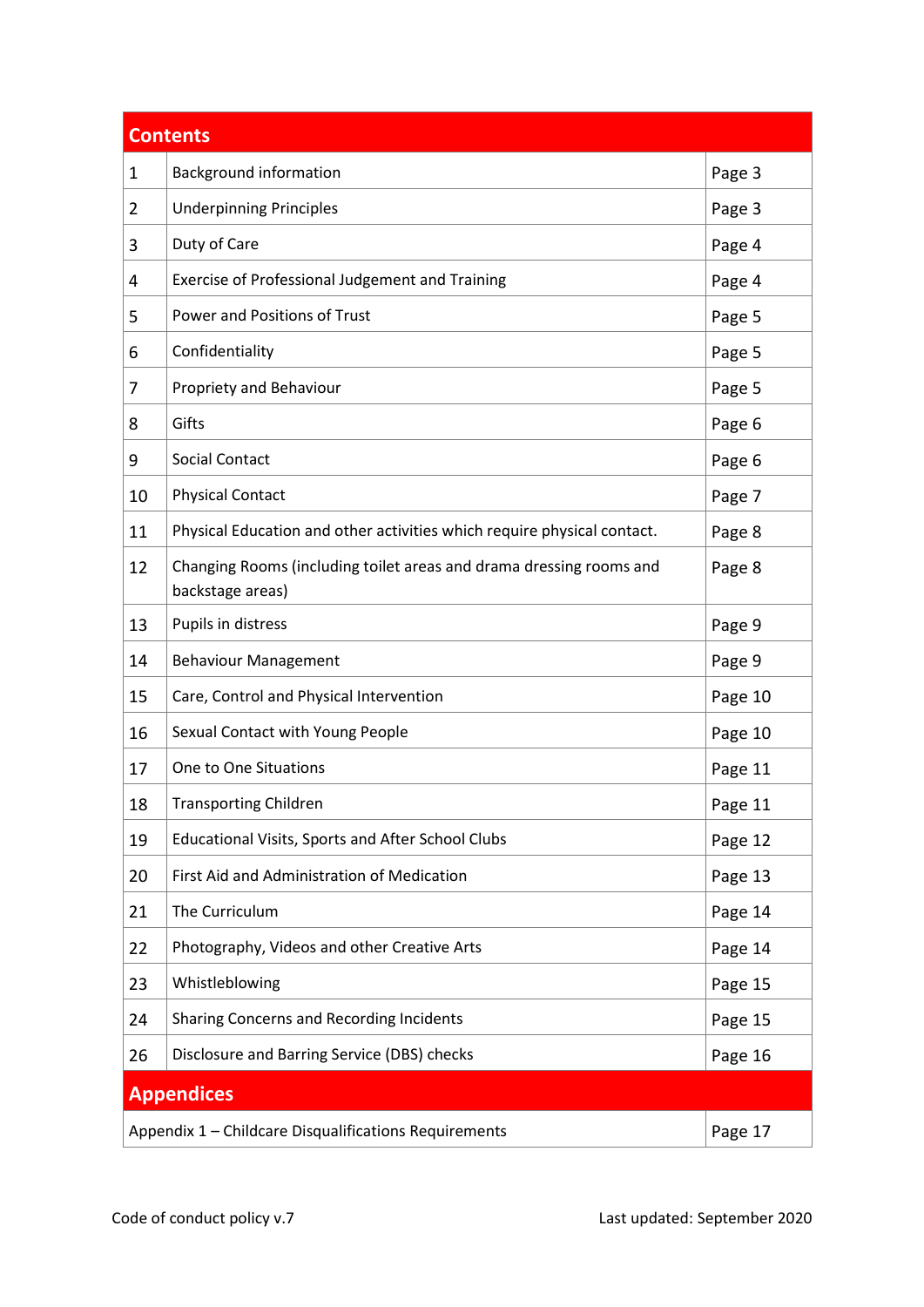# <span id="page-2-0"></span>**1. Background information**

- 1.1 This Policy applies to all sections of the school including the Early Years Foundation Stage. This policy will be reviewed every academic year or sooner if changes to legislation, compliance requirements or good practice dictate.
- 1.2 This policy has been drawn from the DfE guidance which was produced by the National Network of Investigation and Referral Support coordinators and the document *[Guidance for Safer Working Practice for Adults who work with Children and](http://www.safeguardinginschools.co.uk/wp-content/uploads/2015/10/Guidance-for-Safer-Working-Practices-2015-final1.pdf)  [Young People in Education Settings \(October 2015\).](http://www.safeguardinginschools.co.uk/wp-content/uploads/2015/10/Guidance-for-Safer-Working-Practices-2015-final1.pdf)*The guidance recognises that the vast majority of adults working with children in education settings act professionally, seeking to provide a safe and supportive environment to secure the well-being and best outcomes for the young people in their care. Members of staff have a crucial role to play in shaping the lives of young people. They have a unique opportunity to interact with children and young people in ways that are both affirming and inspiring. This guidance has been produced to help staff establish the safest possible learning and working environments. The aims are to safeguard young people and reduce the risk of staff being falsely accused of improper or unprofessional conduct.

# <span id="page-2-1"></span>**2. Underpinning principles**

- The welfare of the child is paramount (*The Children Act 1989*).
- Staff are responsible for their own actions and behaviour and should avoid any conduct which would lead any reasonable person to question their motivation and intentions.
- Staff should work, and be seen to work, in an open and transparent way.
- Staff should discuss and/or take advice promptly from their Head of Department, Line Manager or a member of the Senior Leadership Team (SLT) $1/1$  over any incident which may give rise to concern.
- Records should be made of any such incident and of decisions made/further actions agreed, in accordance with the school's Data protection policy all staff know that the John Maguire, Deputy Head (Prep), Sophia Excell, Deputy Head (Pre-Prep) and Henrietta Cantouris (Nursery Manager) are the Designated Safeguarding Leads (DSL) at Newland House School and are supported the Deputy DSL. Full list of Deputy DSL can be found in the *Safeguarding and child protection policy*.
- All staff should be familiar with local child protection arrangements and understand their responsibilities to safeguard and protect children. This information is contained in the *Safeguarding and child protection policy*, which is on the school intranet and on the website.

<sup>&</sup>lt;sup>1</sup> SLT comprises the Head, Deputy Head (Prep), Deputy Head (Pre-Prep), Deputy Head (Academic), Bursar, the HR and Compliance Manager and the Admissions and Marketing Manager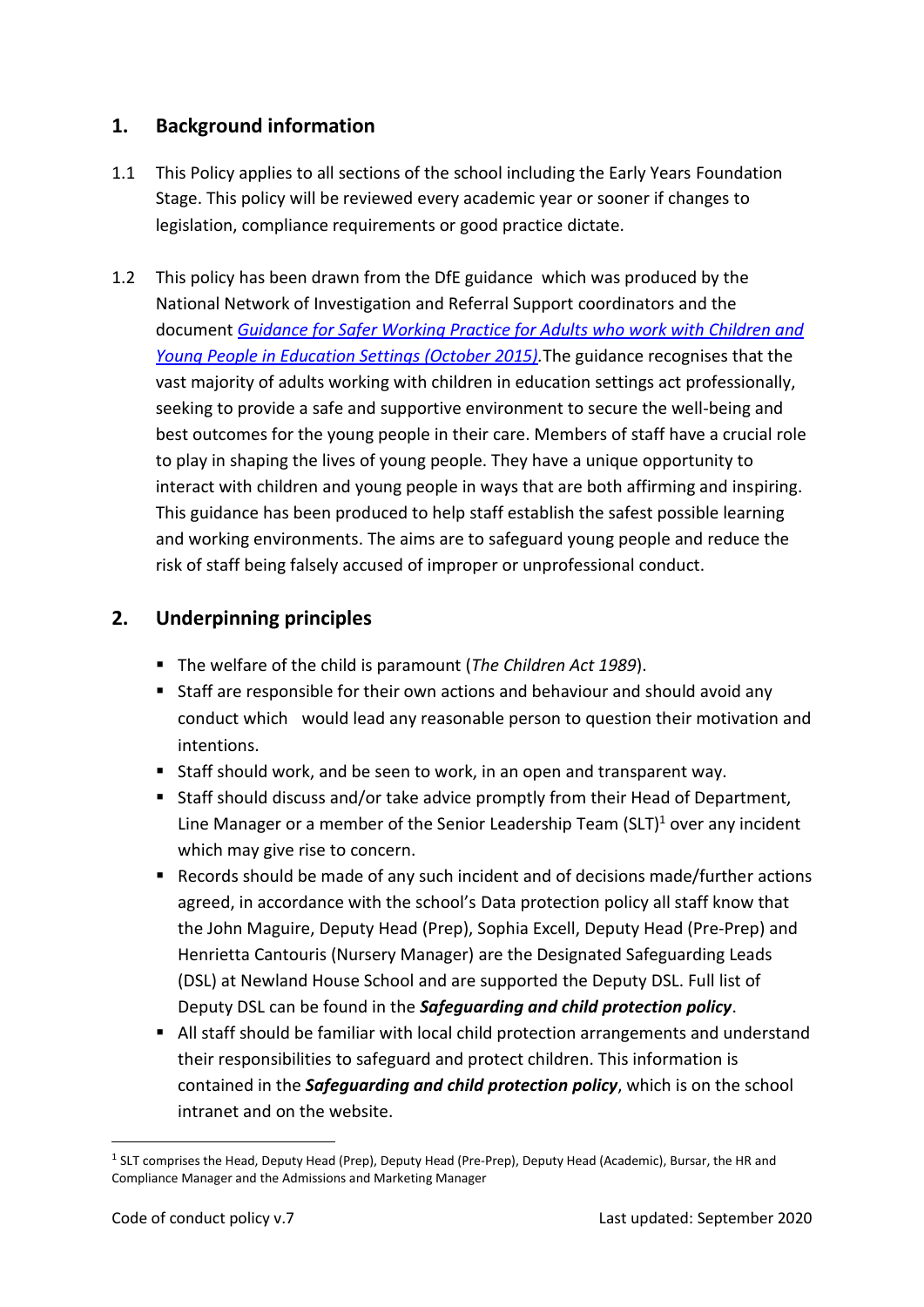- Staff should be aware that breaches of the law and other professional guidelines could result in criminal or disciplinary action being taken against them. The School's *Disciplinary Procedure (Conduct)* is in the *Staff Handbook* which is available on the school intranet and contains specific examples of offences which are normally regarded as gross misconduct. *The Safeguarding and child protection policy* outlines the school's responsibilities and procedures for reporting to external agencies allegations of practices or behaviour which have put (or may have put) pupils at risk of significant harm.
- The Newland House *Digital strategy policy* provides further guidance on safe use of ICT and appropriate use of communication with children and social media.

# <span id="page-3-0"></span>**3. Duty of care**

3.1 All staff have a duty to keep young people safe and to protect them from physical and emotional harm. This duty is in part exercised through the development of respectful, caring and professional relationships between staff and pupils and behaviour by staff that demonstrates integrity, maturity and good judgement. Employers have a duty of care towards their employees under the *Health and Safety at Work etc. Act 1974* which requires them to provide a safe working environment for staff and guidance about safe working practices. The Act also imposes a duty on employees to take care of themselves and anyone else who may be affected by their actions or failings. In this respect, the duty of care towards both staff and children can be demonstrated through the use of these guidelines. An employer's duty of care and the staff duty of care towards children should not conflict.

#### <span id="page-3-1"></span>**4. Exercise of professional judgement and training**

4.1 This guidance cannot provide a complete checklist of what is, or is not, appropriate behaviour for staff. It does highlight, however, behaviour that is illegal, inappropriate or inadvisable. There will be occasions and circumstances in which staff have to make decisions or take action in the best interests of the child or young person which could contravene this guidance or where no guidance exists. The School recognises the importance of appropriate training in informing teachers' professional judgement. The Head is responsible for ensuring that all staff who are new to the school receive training in Safe Working, Child Protection and Acceptable use of ICT as part of the induction process. This training will also include informing staff about behaviour which may constitute serious misconduct, as outlined in the School's *Disciplinary Procedure (Conduct).* The DSL are responsible for informing all staff of any substantive changes to policies and guidelines which relate to child protection and safe working via the intranet.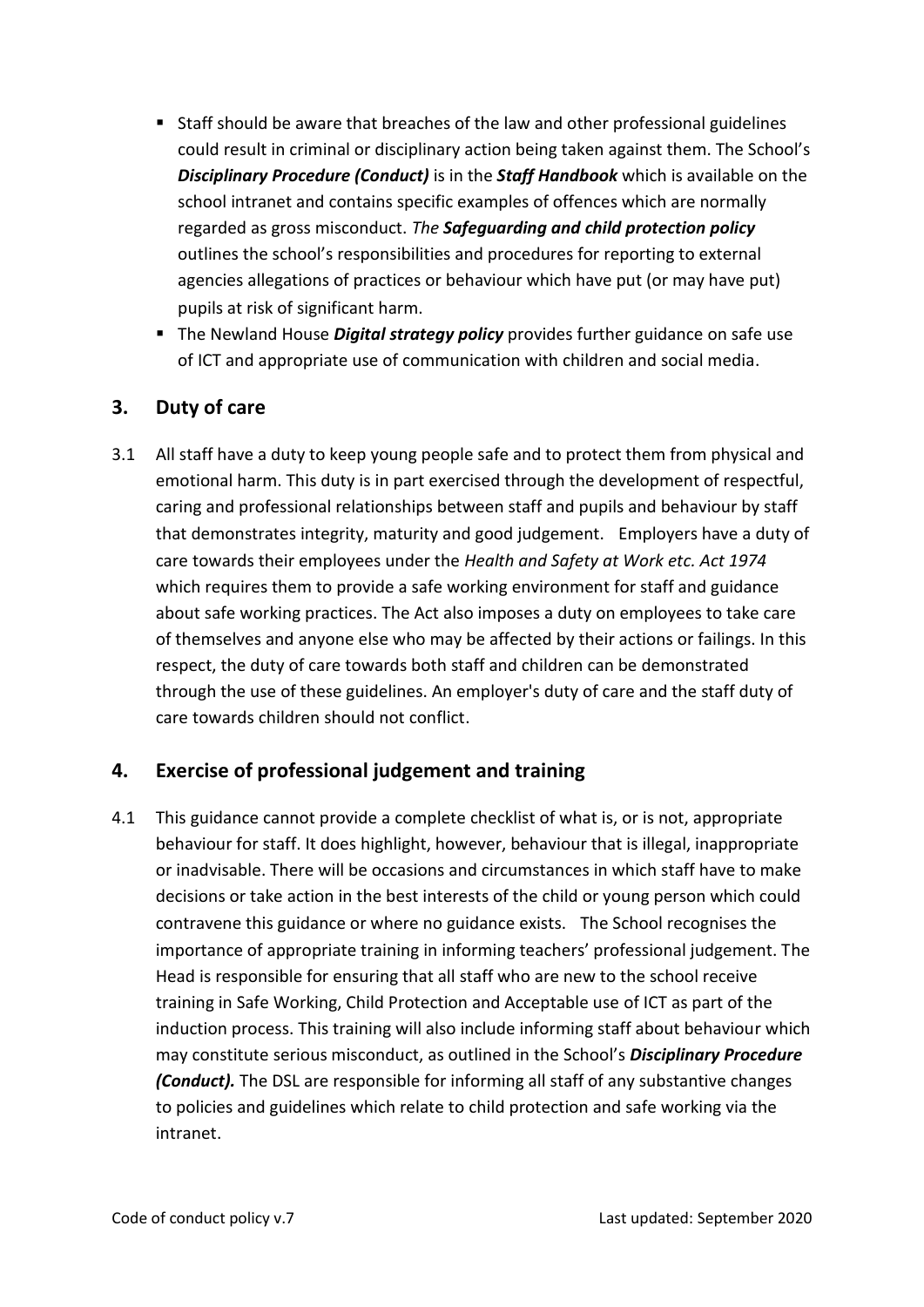# <span id="page-4-0"></span>**5. Power and positions of trust**

5.1 As a result of their knowledge, position and/or the authority invested in their role, all adults working with children and young people in education settings are in positions of trust in relation to the young people in their care. A relationship between a member of staff and a pupil cannot be a relationship between equals. There is potential for exploitation and harm of vulnerable young people and staff have a responsibility to ensure that an unequal balance of power is not used for personal advantage or gratification. Wherever possible, staff should avoid behaviour which might be misinterpreted by others, and report and record any incident with this potential.

# <span id="page-4-1"></span>**6. Confidentiality**

- 6.1 Members of staff may have access to personal details about pupils in order to undertake their everyday responsibilities. In some circumstances, staff may be given additional highly sensitive or private information. Such information should be treated in a discreet and confidential manner.
- 6.2 Confidential information about a child or young person should never be used casually in conversation or shared with any person other than on a need to know basis. In circumstances where the child's identity does not need to be disclosed, the information should be used anonymously.
- 6.3 There are some circumstances in which a member of staff may be expected to share information about a child, for example when abuse is alleged or suspected. In such cases, individuals have a duty to pass information on without delay, in accordance with the *Safeguarding and child protection policy.*
- 6.4 If a member of staff is in any doubt about whether to share information or keep it confidential, he or she should seek guidance from one of the DSLs.
- 6.5 The storing and processing of personal information about pupils is governed by the *Data Protection Act 1998 -* see *Data Protection Policy* for pupil data*.*
- 6.6 The booklet *What to Do If You're Worried a Child is Being Abused (2015)* contains further guidance on sharing information to protect children and is available online.

#### <span id="page-4-2"></span>**7. Propriety and behaviour**

7.1 The *Teachers' Standards [\(2011, updated 2013\)](https://www.gov.uk/government/uploads/system/uploads/attachment_data/file/301107/Teachers__Standards.pdf)* for trainee and newly qualified teachers include a section on Personal and Professional Conduct: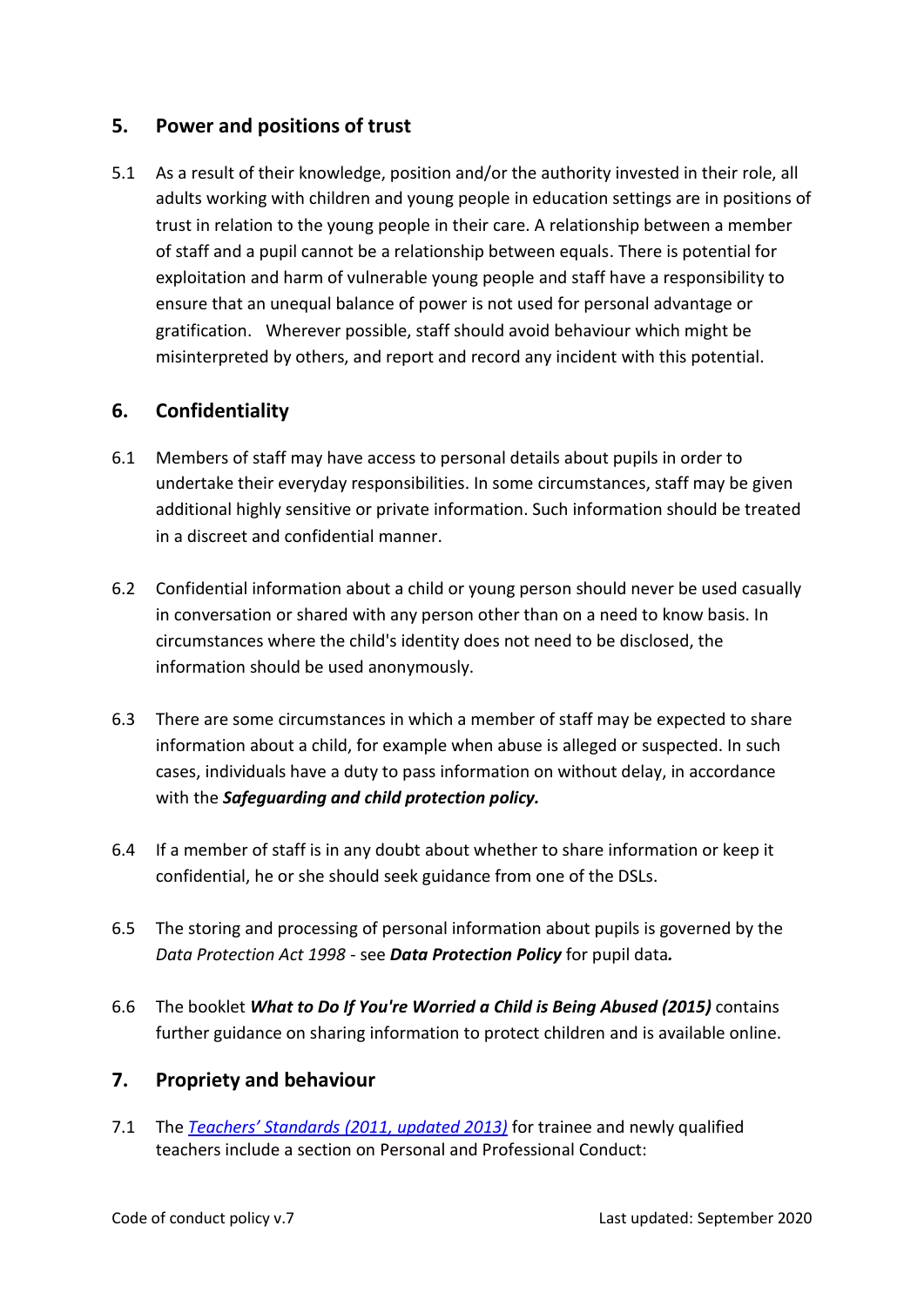- A teacher is expected to demonstrate consistently high standards of personal and professional conduct. The following statements define the behaviour and attitudes which set the required standard for conduct throughout a teacher's career.
- Teachers uphold public trust in the profession and maintain high standards of ethics and behaviour, within and outside school, by:
- **E** Treating pupils with dignity, building relationships rooted in mutual respect, and at all times observing proper boundaries appropriate to a teacher's professional position;
- Having regard for the need to safeguard pupils' well-being, in accordance with statutory provisions;
- Showing tolerance of and respect for the rights of others;
- Not undermining fundamental British values, which are defined as comprising: democracy, the rule of law, individual liberty and mutual respect, and tolerance of those with different faiths and beliefs;
- Ensuring that personal beliefs are not expressed in ways which exploit pupils' vulnerability or might lead them to break the law.
- Teachers must have proper and professional regard for the ethos, policies and practices of the school in which they teach, and maintain high standards in their own attendance and punctuality.
- Teachers must have an understanding of, and always act within, the statutory frameworks which set out their professional duties and responsibilities.

# <span id="page-5-0"></span>**8. Gifts**

- 8.1 A Register of Gifts and Interests is a formal record of hospitality, gifts and donations received by every individual within an organisation. It also allows for the declaration of any possible conflicts of interest while discharging professional duties. The introduction on 1 July 2011 of the main provisions of the Bribery Act 2010 means that the School must have a policy on the declaration of interests by its employees. As a consequence, the School introduced a Register of Interests and Gifts with immediate effect. All staff are required to register their interests, and gifts and hospitality above £100 in value, on the Register. If the cumulative value of a series of small gifts, or hospitality from the same (or connected) source exceeds £200, this too must be registered. If in doubt, either ask for guidance from the Head or simply register the gift(s).
- 8.2 The appropriate form is available on the intranet under forms.

#### <span id="page-5-1"></span>**9. Social contact**

9.1 Members of staff should not establish or seek to establish social contact with pupils for the purpose of securing a relationship that involves an inappropriate level of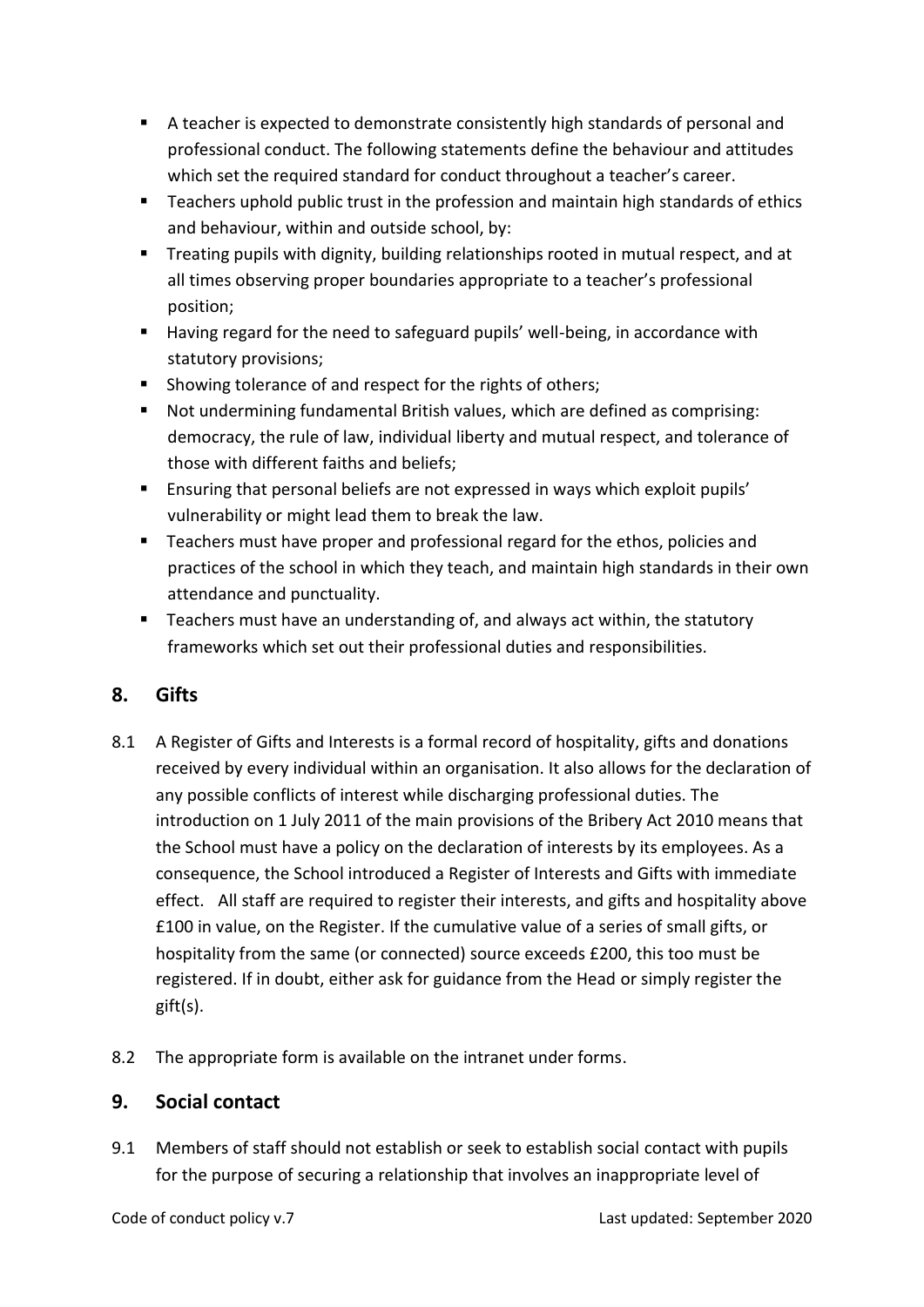emotional dependence (on either side) or that would otherwise represent an abuse of the position of trust. Staff are advised that they must not make available their personal details such as home/mobile phone number, home or personal e-mail address to pupils. Internal email/direct messaging systems should be used in accordance with the School's *Digital Strategy policy* for good use.

#### **Social Media**

- 9.2 Staff will not
	- establish or seek to establish social contact via social media or other form of information communication technologies with pupils.
	- have a pupil or former pupil under the age of 18 as a 'friend' to share information with.
	- interact with any pupil or former pupil (under the age of 18) on social networking sites.
- 9.3 Should a pupil attempt to join your area on a social networking site you must inform the Head. Parents will be informed if this happens. Further details are available in the *Digital Strategy policy*.
- 9.4 Staff should not put themselves in a position where it might appear that they are showing favouritism to one or more pupils. In particular, be aware that giving presents to individual pupils might raise concerns about 'grooming'. As far as possible, be consistent and transparent in how you reward pupils or otherwise foster teacher-pupil relationships. In addition, be aware of the potential for a pupil to form an unsolicited, emotionally-dependent, attachment to a teacher. In particular, if pastoral interactions with a pupil become inappropriate or difficult, then the relevant Head of Department or, if appropriate, one of the DSL, should be immediately informed and guidance sought. The circumstances should be recorded in writing and, if necessary, a note placed on the child's file.
- 9.5 After Prize Giving in July, Year 6 girls and Year 8 boys are deemed to have left the school.

#### <span id="page-6-0"></span>**10. Physical contact**

- 10.1 There are occasions when it is entirely appropriate and proper for staff to have physical contact with pupils, but it is crucial that they only do so in ways appropriate to their professional role.
- 10.2 A 'no touch' approach is impractical for most staff and may in some circumstances be inappropriate. When physical contact is made with pupils this should be in response to their needs at the time, of limited duration and appropriate given their age, stage of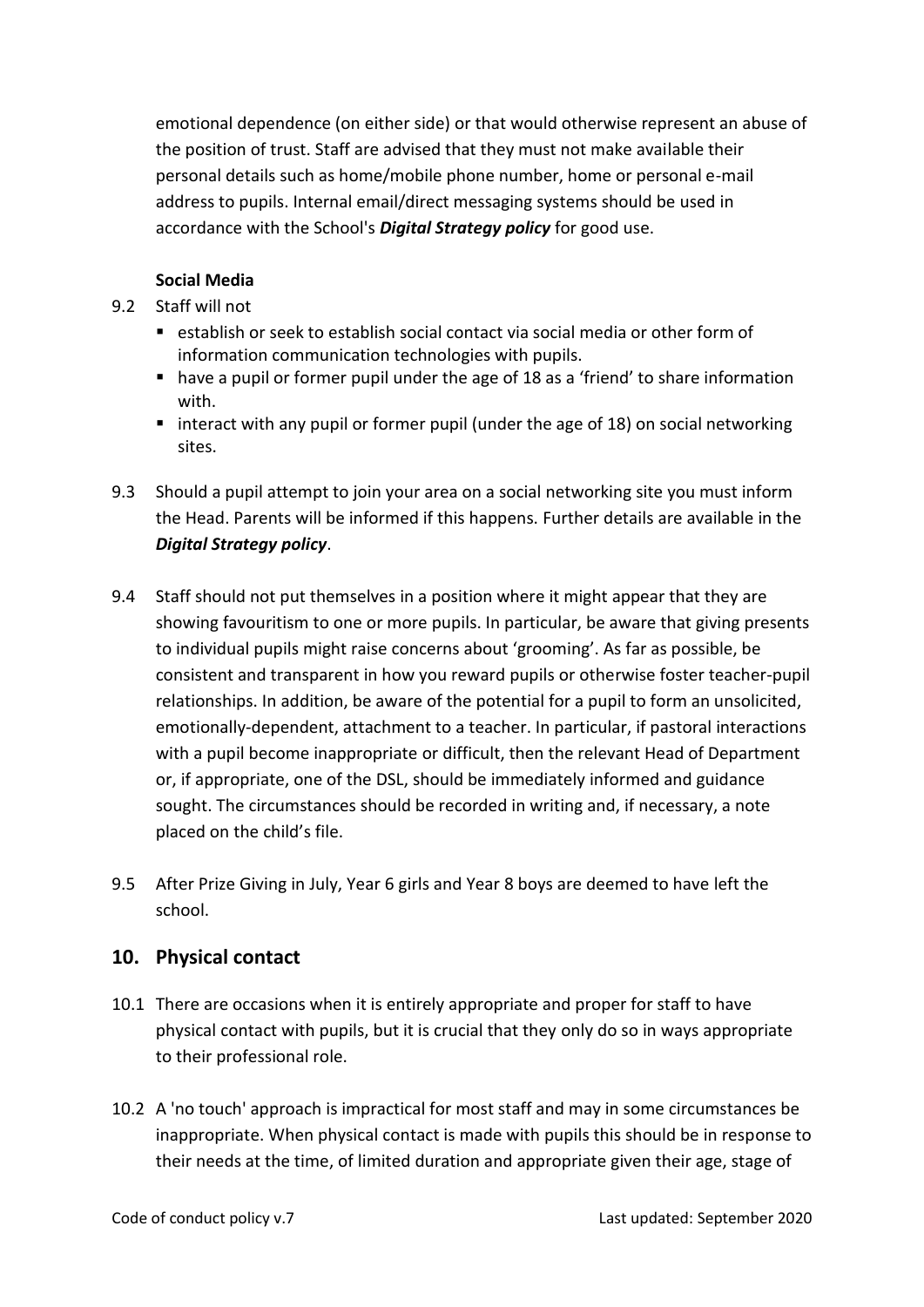development, gender, ethnicity and background.

- 10.3 It is not possible to be specific about the appropriateness of each physical contact, since an action that is appropriate with one child in one set of circumstances may be inappropriate in another, or with a different child. Staff should therefore use their professional judgement at all times.
- 10.4 Physical contact should never be secretive, or for the gratification of the adult, or represent a misuse of authority. If a member of staff believes that an action could be misinterpreted, one of the DSLs should be informed of the incident and the circumstances should be recorded in writing as soon as possible and, if appropriate, a copy placed on the child's file.
- 10.5 It is recognised that some children may seek out inappropriate physical contact. In such circumstances staff, should deter the child sensitively by helping them to understand the importance of personal boundaries, and also inform the DSL of the incident.
- 10.6 The general culture of 'limited touch' should be adapted, where appropriate, to the individual requirements of each child. Children with special needs may require more physical contact to assist their everyday learning. The arrangements should be understood and agreed by all concerned, justified in terms of the child's needs, consistently applied and open to scrutiny.

# <span id="page-7-0"></span>**11. Physical education and other activities which require physical contact.**

11.1 Some staff, for example, those who teach PE and games, or those who offer music tuition, will on occasions have to initiate physical contact with pupils in order to support a child so that they can perform a task safely, to demonstrate the use of a particular piece of equipment/instrument or assist them with an exercise.

# <span id="page-7-1"></span>**12. Changing rooms (including shower and toilet areas and drama dressing rooms and backstage areas)**

12.1 Young people are entitled to respect and privacy when changing clothes or using the toilet. However, there needs to be an appropriate level of supervision in order to safeguard young people, satisfy health and safety considerations and ensure that bullying or teasing does not occur. This supervision should be appropriate to the needs and age of the young people concerned and sensitive to the potential for embarrassment.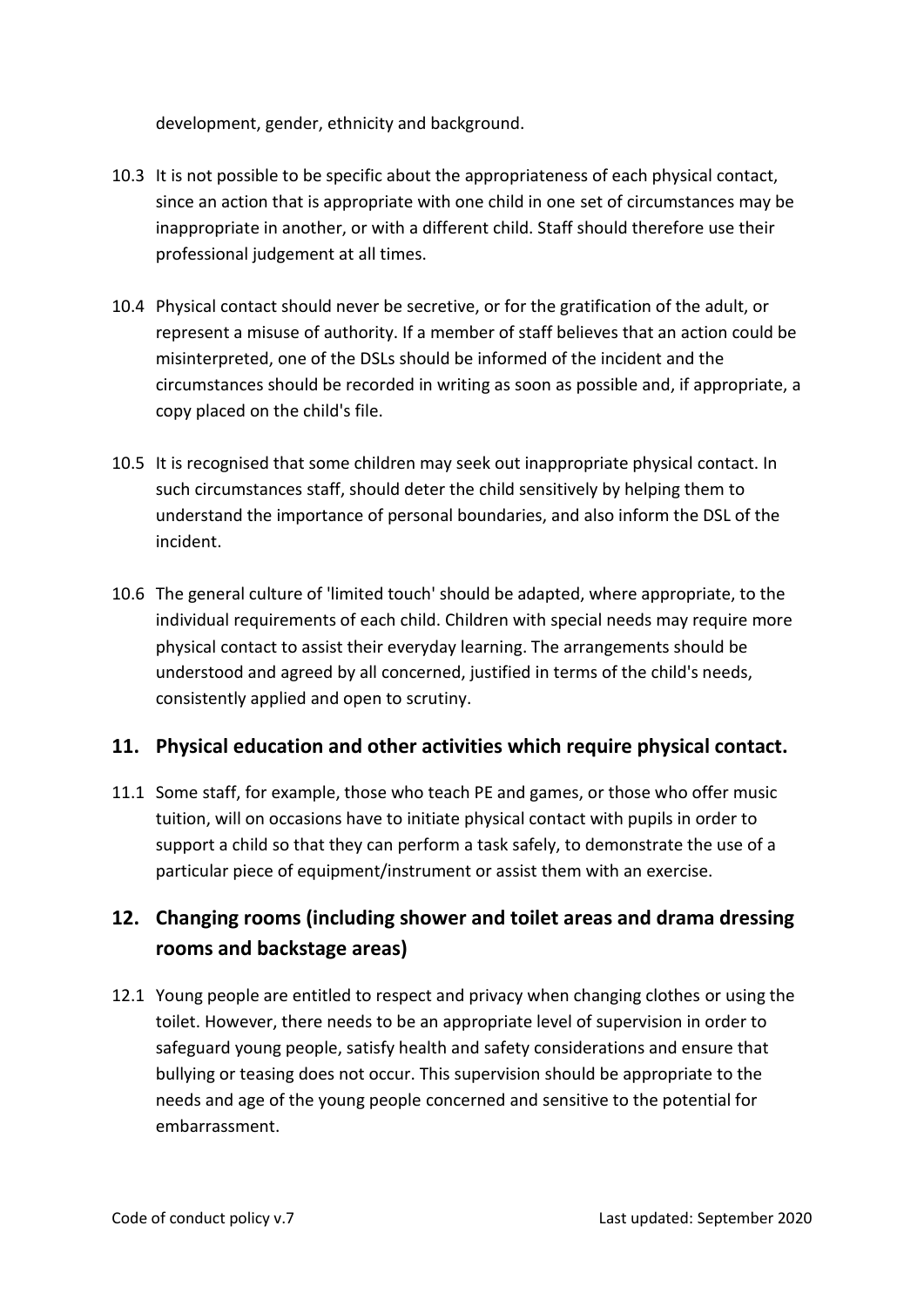- 12.2 When supervising pupils using the changing rooms, staff should place themselves outside the main changing area, such as in the corridor or locker area, and not inside the changing rooms or toilets. Staff should enter the changing rooms, toilets or shower areas only in an emergency or when addressing genuine concerns about a child's safety or welfare.
- 12.3 Members of staff should not use the pupils' toilets during school hours, or when pupils are in the school building. When using external facilities for games and sports or other trips, the time spent in shared public changing rooms or toilets should be kept to a minimum. Where practicable, staff-pupil use of such facilities should be deliberately staggered so as not to coincide.
- 12.4 It is acceptable, where necessary, to check briefly that pupils are not loitering in the changing areas or toilets.
- 12.5 If a member of staff believes their actions in any of these areas could be misinterpreted, one of the DSL should be informed of the incident and the circumstances should be recorded in writing as soon as possible and, if appropriate, a copy placed on the child's file.

#### <span id="page-8-0"></span>**13. Pupils in distress**

13.1 There may be occasions when a distressed pupil needs comfort and reassurance. This may include age appropriate physical contact. Staff should remain self-aware at all times in order that their contact is not threatening, intrusive or subject to misinterpretation.

#### <span id="page-8-1"></span>**14. Behaviour management**

- 14.1 All pupils have a right to be treated with respect and dignity. Corporal punishment is unlawful in all schools. Equally, staff should not use any form of degrading treatment to punish a pupil. Whilst the use of humour can help to defuse a situation, the use of demeaning or insensitive comments towards pupils is not acceptable in any situation and nor is inappropriate 'banter'.
- 14.2 Staff should be aware that the School's *Anti-bullying policy* applies to all members of the School community (pupils, parents and staff).
- 14.3 Where a pupil's behaviour causes concern, the school's *Behaviour and sanctions policy* should be adhered to. If a member of staff is in any doubt as to the best course of action, he or she should seek further advice from a member of the SLT or one of the DSL.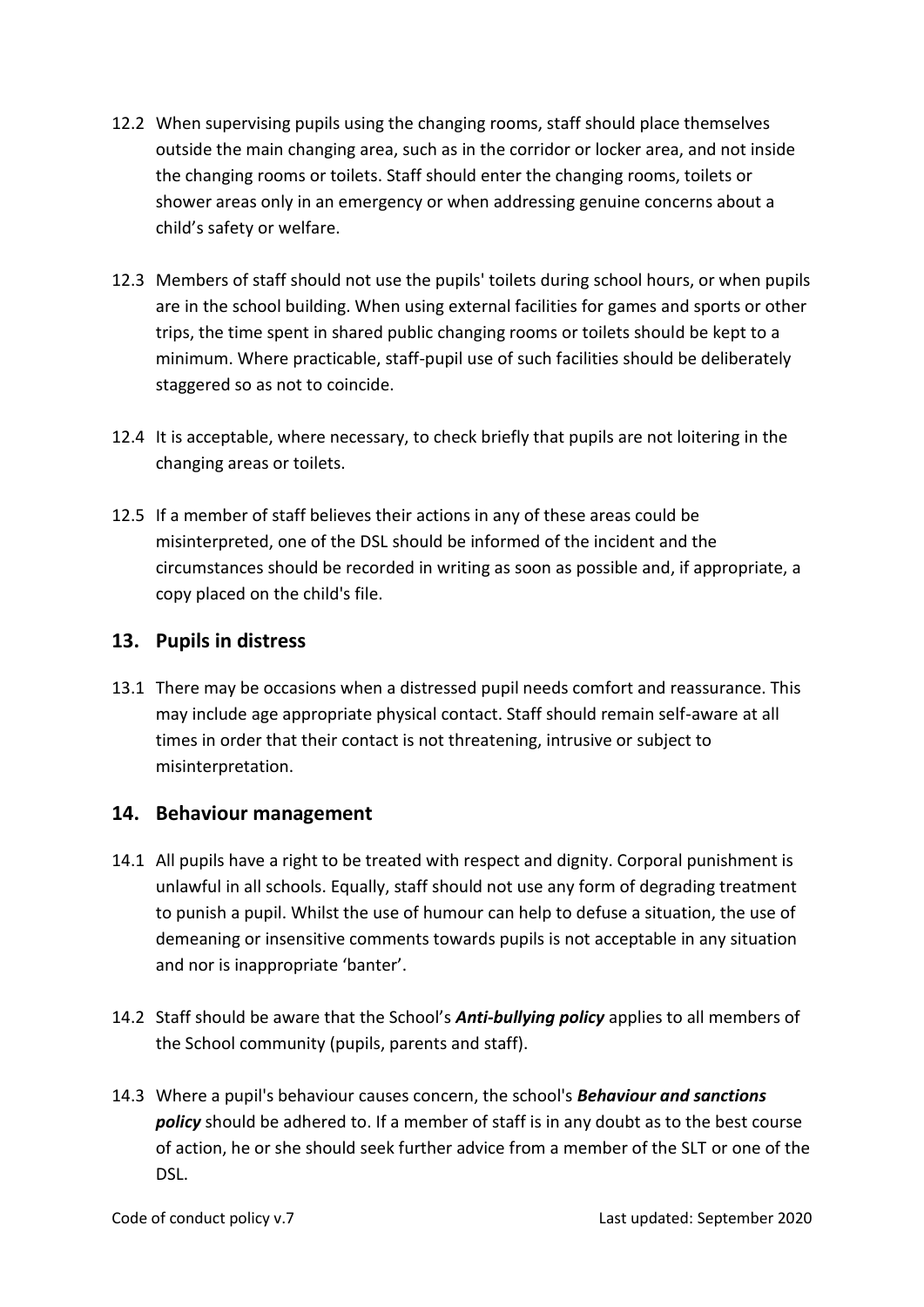# <span id="page-9-0"></span>**15. Care, control and physical intervention**

- 15.1 All members of school staff have a legal power to use reasonable force when absolutely necessary and further details can be found in the *Behaviour and sanctions policy.*
- 15.2 Staff may legitimately intervene to prevent a pupil from committing a criminal offence, injuring themselves or others, causing damage to property, engaging in behaviour prejudicial to good order and to maintain good order and discipline. Staff should have regard to the health and safety of themselves and others.
- 15.3 Under section 131 of the School Standards and framework 1998, corporal punishment is prohibited in all school and is a criminal offence. Under no circumstances will the threat of corporal punishment be used at Newland House School.
- 15.4 In all cases where physical intervention is deemed necessary, the incident and subsequent actions should be documented and reported to the Head, or, in his absence, one of the DSL.

#### <span id="page-9-1"></span>**16. Sexual contact with young people**

- 16.1 Any sexual behaviour by a member of staff with or towards a child or young person is both inappropriate and illegal. Children and young people are protected by the same laws as adults in relation to non- consensual sexual behaviour. They are additionally protected by specific legal provisions regardless of whether the child or young person consents or not.
- 16.2 The sexual activity referred to does not just involve physical contact including penetrative and non- penetrative acts. It may also include non-contact activities, such as causing children to engage in or watch sexual activity or the production of pornographic material. *Keeping Children Safe in Education* **(2020)** defines sexual abuse as: [that which] 'involves forcing or enticing a child or young person to take part in sexual activities, not necessarily involving a high level of violence, whether or not the child is aware of what is happening. The activities may involve physical contact, including assault by penetration (for example rape or oral sex) or non-penetrative acts such as masturbation, kissing, rubbing and touching outside of clothing. They may also include non-contact activities, such as involving children in looking at, or in the production of, sexual images, watching sexual activities, encouraging children to behave in sexually inappropriate ways, or grooming a child in preparation for abuse. Sexual abuse can take place online, and technology can be used to facilitate offline abuse. Sexual abuse is not solely perpetrated by adult males. Women can also commit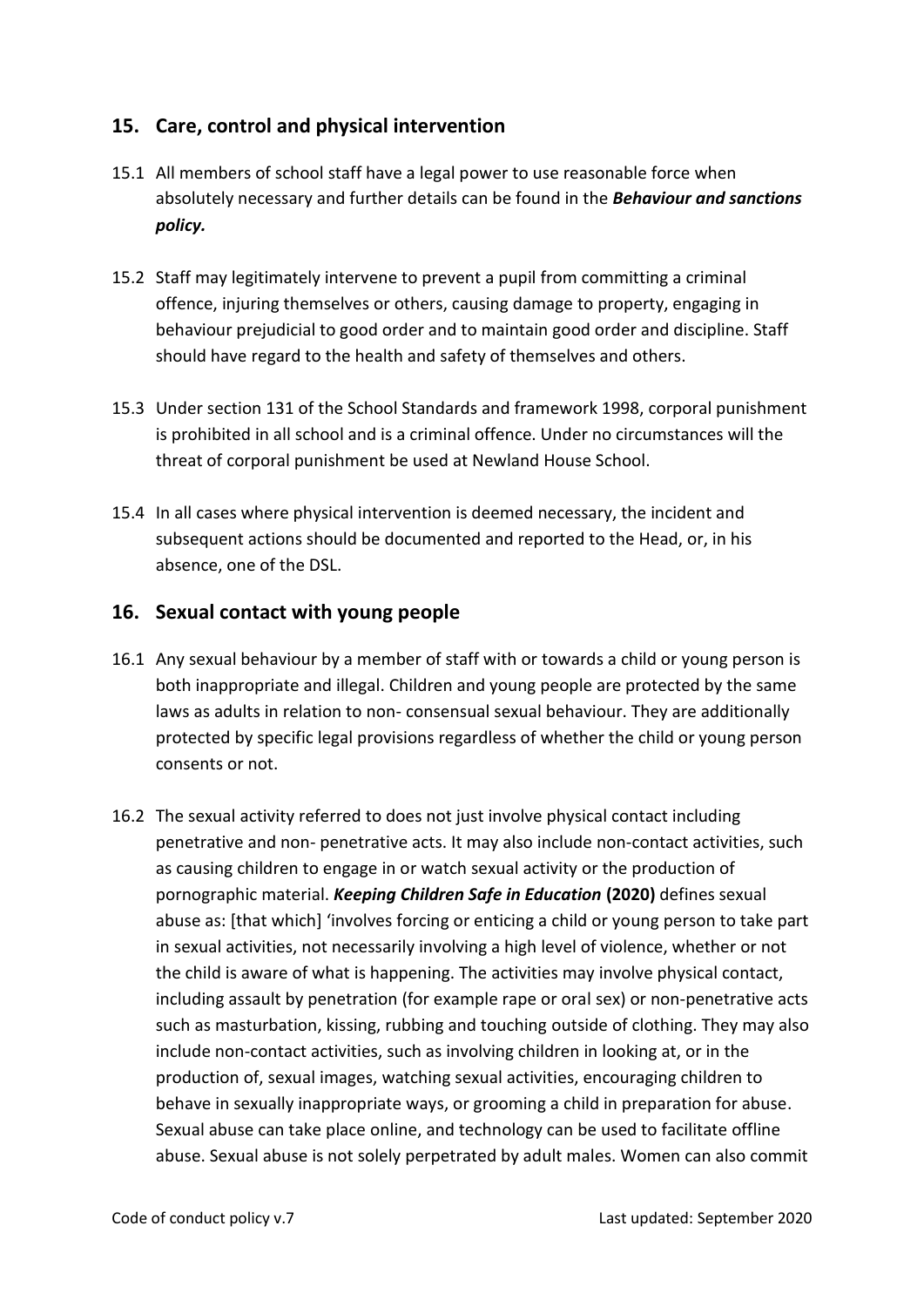acts of sexual abuse, as can other children. The sexual abuse of children by other children is a specific safeguarding issue in education.'

- 16.3 There are occasions when adults embark on a course of behaviour known as 'grooming' where the sole purpose is to gain the trust of a child, and manipulate that relationship so sexual abuse can take place. Staff should be aware that conferring special attention and favour upon a child might be construed as being part of a 'grooming' process, which is an offence.
- 16.4 Staff should avoid any form of communication with a child which could be interpreted as sexually suggestive or provocative such as verbal comments, letters, notes, electronic mail, phone calls, texts, sexting or physical contact.

#### <span id="page-10-0"></span>**17. One to one situations**

- 17.1 Staff working in one to one situations with children and young people, such as those who provide individual specialist music tuition, may be more vulnerable to allegations. Teachers and others should recognise this possibility and plan and conduct such meetings accordingly. Every attempt should be made to ensure the safety and security needs of both staff and pupils are met.
- 17.2 Where possible, staff should avoid meetings with pupils in remote, secluded areas of school. They should ensure that there is visual access and/or an open door in one to one situations. Should a child become distressed or angry during such a meeting, this must be reported to a member of the SLT and the DSL and a written report detailing the incident kept on the child's file.

#### <span id="page-10-1"></span>**18. Transporting children**

- 18.1 Staff should not transport pupils in their private cars unless there are exceptional circumstances, for example, a medical emergency. In this situation, staff should ensure that:
	- They are alone with a child for the minimum time possible.
	- If practicable, another adult should accompany.
	- The child's parent/carer should be informed as soon as possible.
	- They are aware that the safety and welfare of the child is their responsibility until this is safely passed over to a parent/carer.
- 18.2 If in an exceptional circumstance a member of staff transports a pupil in his/her car, insurance cover is automatically provided through the school's "occasional business use" motor policy. That ensures that motor insurance claims arising whilst a member of staff is using their own car for school business purposes can be settled without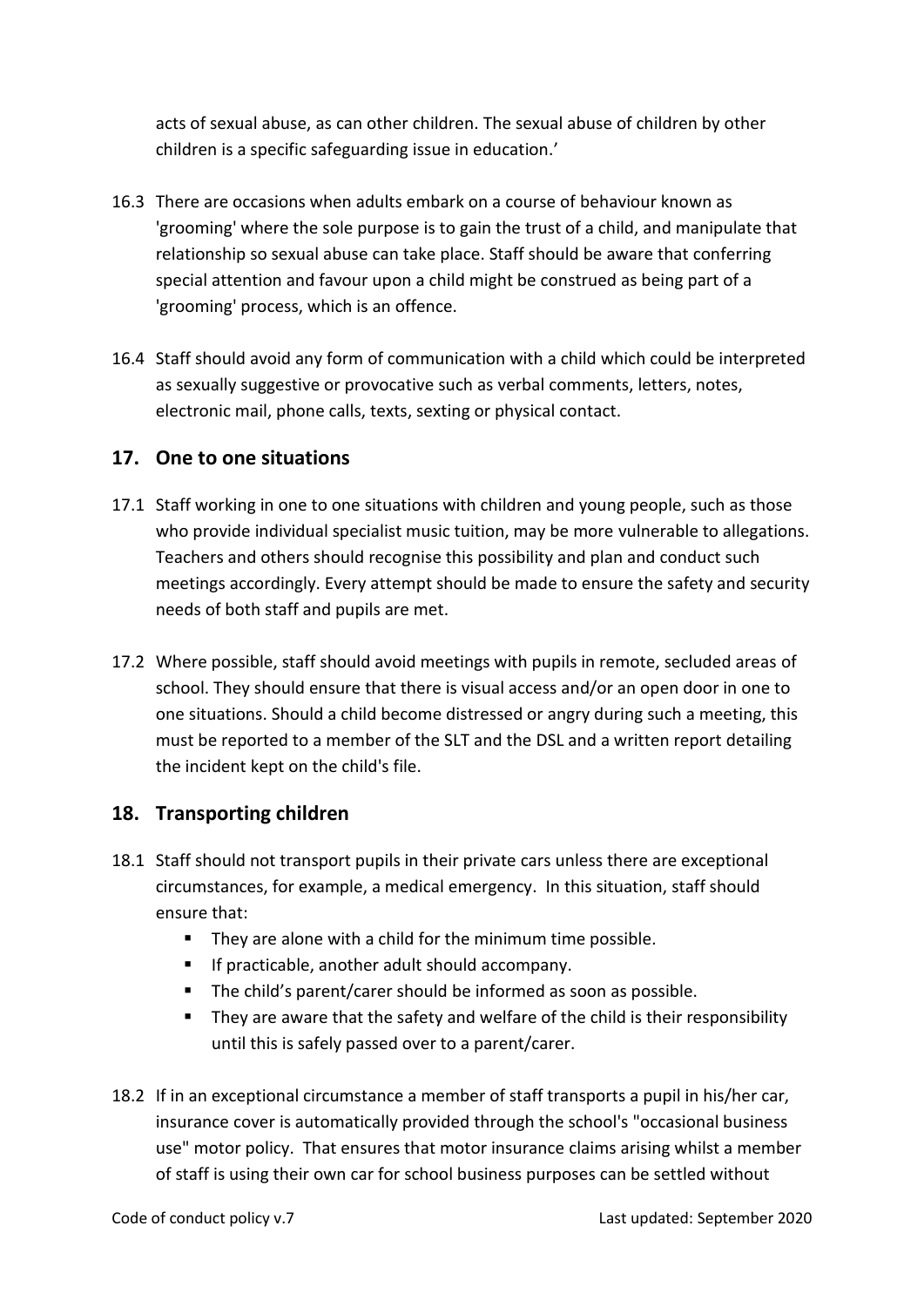involving their own motor insurer.

18.3 For journeys using minibuses, please see the guidance in the School's *Educational Visits Policy.*

#### <span id="page-11-0"></span>**19. Educational visits, sports and after school clubs**

- 19.1 Staff should take particular care when supervising pupils in the less formal atmosphere of a residential setting, after-school activity. During school activities that take place off the school site or out of school hours, a more relaxed discipline or informal dress and language code may be acceptable. However, staff remain in a position of trust and need to ensure that their behaviour cannot be interpreted as seeking to establish an inappropriate relationship or friendship, and that they maintain high standards of professional conduct at all times. In particular, it is inappropriate to be tactile with pupils. Any physical contact should be restricted to occasions when it is absolutely necessary (for example: when breaking up a fight between two pupils; dressing a wound; taking a pupil's temperature; or intervening to prevent a pupil from putting themselves in danger; or comforting a pupil in a state of distress) or when playing a contact sport, where the contact should be proportionate and as befits the activity and accounts for any physical mismatches between the staff member and the pupils. Where out of school activities include overnight stays, careful consideration needs to be given to sleeping arrangements. Pupils, staff and parents should be informed of these prior to the start of the trip. Where practicable, staff should be accommodated in separate rooms to pupils, with access to separate washing and toilet facilities.
- 19.2 The following protocols apply on school trips and foreign exchanges involving an overnight stay, including where Newland House School staff are overseeing the hosting of foreign exchange pupils:
	- If comforting a pupil in a state of distress, a member of staff should be mindful that physical contact may be misinterpreted by the pupil and should in all cases report any such contact to a colleague at the earliest opportunity.
	- Any member of staff who is from time to time prescribed medication by a doctor should inform the doctor of their responsibilities and check whether any side effects might affect their ability to carry out these responsibilities. They should then inform the Head so that a risk assessment can be carried out and any reasonable adjustments made to their working environment or responsibilities while they remain on the course of treatment.
	- In addition, the following protocols should be observed in all but emergency situations (for example: fire evacuation, immediate concern for a pupil's safety or state of mind.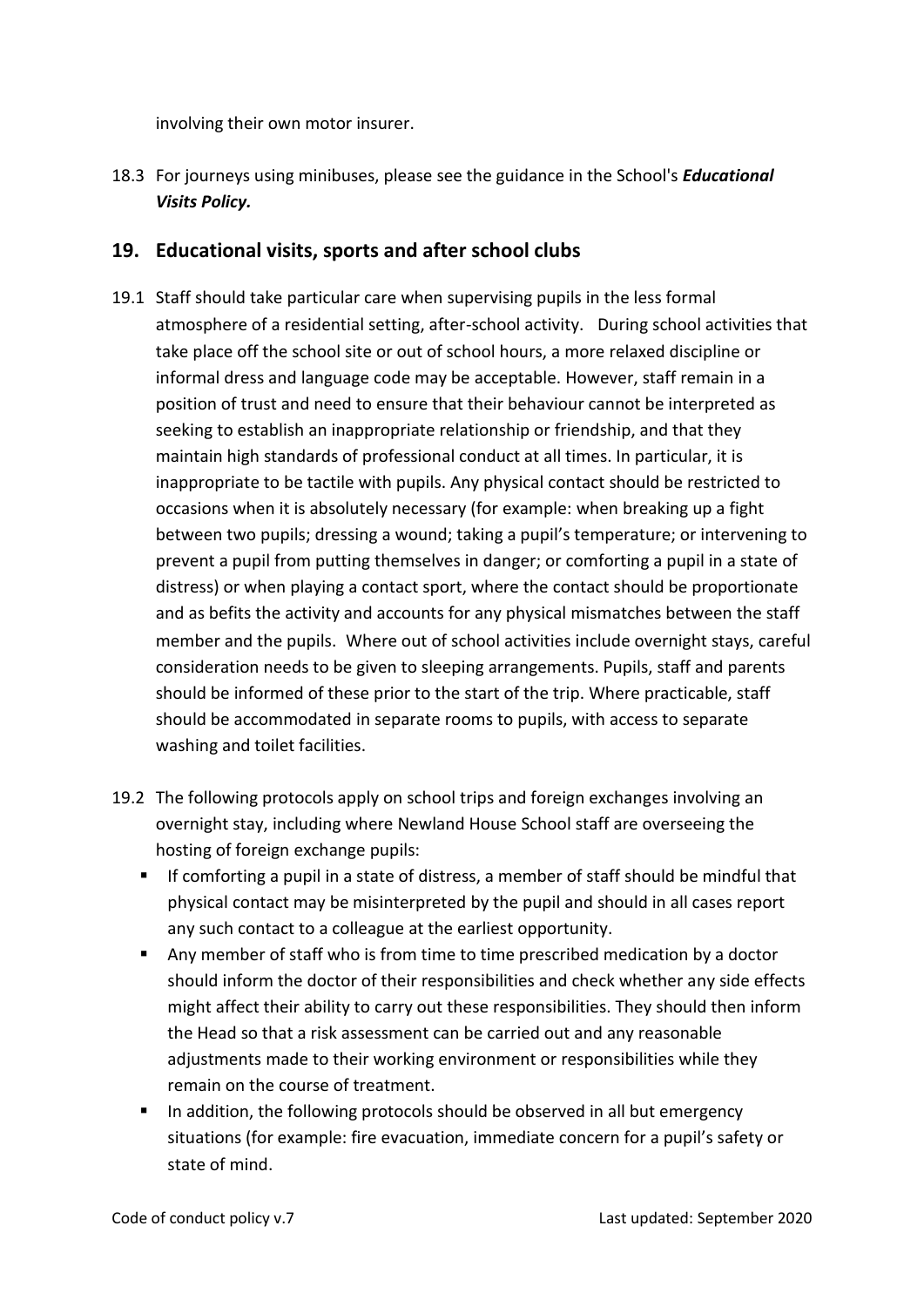- Members of staff should refrain from being in washrooms, changing rooms or toilets when pupils are, or might be, in them in a state of undress. Where it is essential to get a message to or from a boy who is in a washroom, changing room or toilet, the staff member should ask another boy to convey the message.
- Health and Safety arrangements require colleagues/employers aware of their whereabouts, especially when involved in an out of school activity. Staff must be aware of and follow the guidance in the *Health and Safety policy and the Educational Visits policy.*

#### <span id="page-12-0"></span>**20. First aid and administration of medication**

- 20.1 Information about pupils with acute allergies and/or medical needs is available on WCBS. An updated list of these pupils is circulated to all academic staff at the beginning of each academic year. In the event of an untrained member of staff finding themselves in an emergency situation requiring urgent medical attention, they should contact 999 immediately and ask for the appropriate emergency service. Newland House School has a number of trained first aiders (see list on the Intranet). Teachers may volunteer to undertake this task but it is not a contractual requirement. Staff should receive appropriate training before administering first aid or medication. In particular, staff who might have to administer Emergency Medication (such as an Autoinjector) should receive appropriate training before leading an off-site visit or trip involving one or more pupils who have to carry Emergency Medication.
- 20.2 Under normal circumstances in school, all medication should be administered by the nominated First Aider. For school trips, explicit parental consent should be obtained before giving any medication to a pupil, even over-the-counter medicines such as paracetamol, ibuprofen or antihistamine. Such consent can be received via the administering medicines form on Firefly.
- 20.3 Should prescription medication be required during a school trip, the member of staff responsible for the trip should obtain a copy of the Medication Form from the School First Aider in advance of the trip.
- 20.4 Further information is available from the *Administration of Medicines Policy* which is available on Firefly.
- 20.5 When administering First Aid, wherever possible, staff should ensure that another adult is present, or is aware of the action being taken. The School First Aider and the pupil's parents should always be informed when first aid has been administered.

#### **Medication for staff**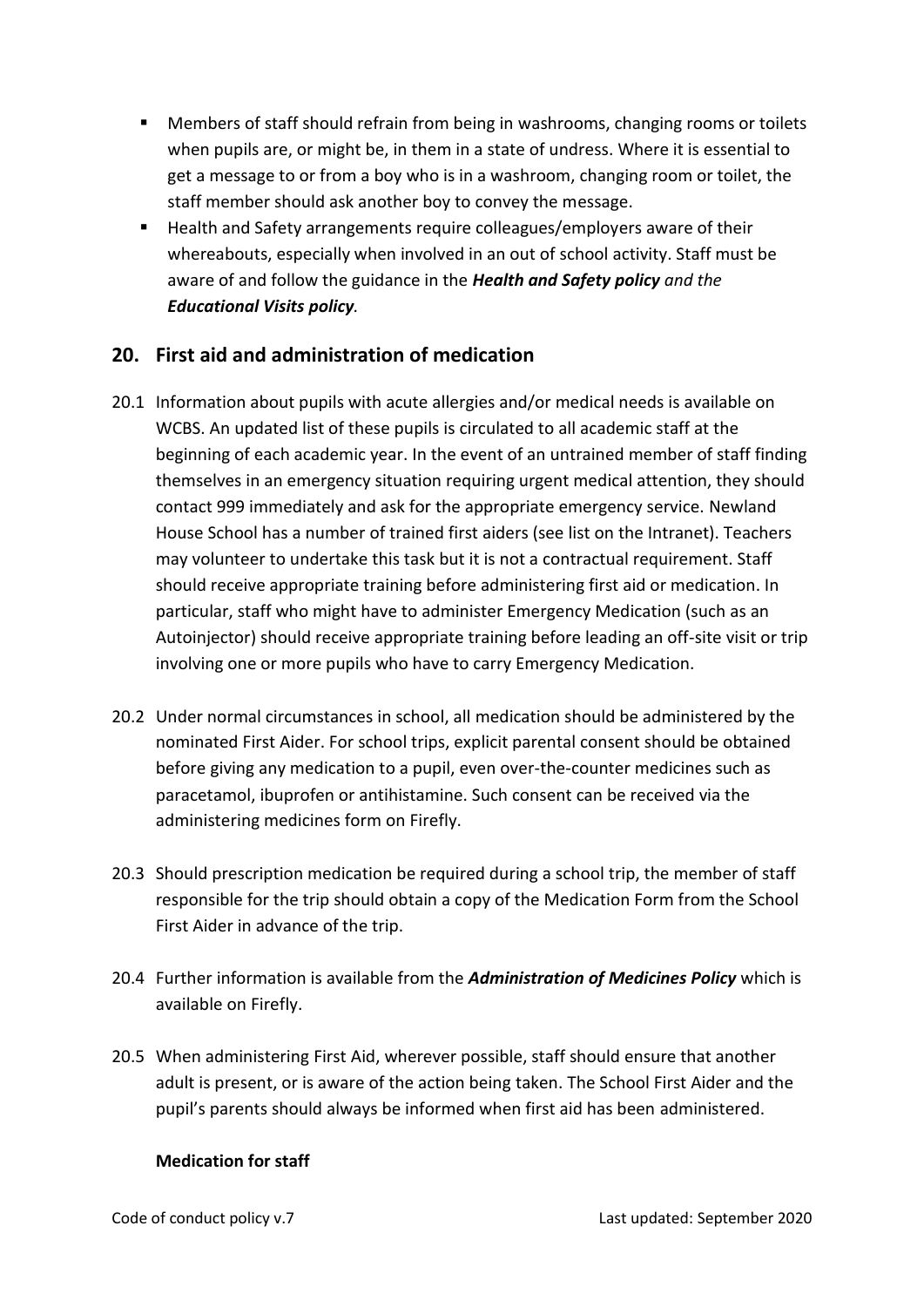20.6 Staff must seek advice from the HR and Compliance Manager if they are taking medication that may affect their ability to care for children (in particular children in the Early Years Foundation Stage). Staff medication must be securely stored at all times. Any medication that needs to be chilled can be kept in the fridge in one of the medical rooms.

#### <span id="page-13-0"></span>**21. The curriculum**

- 21.1 Some areas of the curriculum will include or raise subject matter which is of a sexual or of an otherwise sensitive nature. Care should be taken to ensure that resource materials cannot be misinterpreted and clearly relate to the learning outcomes identified when planning lessons. Those with less experience should seek guidance from a senior member of staff, such as their Head of Department (HoD).
- 21.2 The curriculum will sometimes include or lead to unplanned discussion about subject matter of a sexual or otherwise sensitive nature. Responding to pupils' questions will require careful judgement and staff may wish to take guidance before lessons with this potential from a senior member of staff.
- 21.3 Be aware that such discussions might affect particular pupils more than others (for example, if a pupil has suffered a related traumatic experience). Where a discussion takes a course that makes you feel uncomfortable or appears to make a child feel uncomfortable, report it to your HoD as soon as possible. The circumstances should be recorded in writing as soon as possible and, if appropriate, a copy placed on the child's file.
- 21.4 Parents have the right to withdraw their children from all or part of any sex education provided (but not from the biological aspects of human growth and reproduction necessary under the science curriculum).
- 21.5 Further guidance can be found in the *Sex and relationship education policy*.

#### <span id="page-13-1"></span>**22. Photography, videos and other creative arts**

- 22.1 Many school activities involve recording images, which are undertaken as part of the curriculum, extra school activities, for publicity, or to celebrate achievement.
- 22.2 Using images of children for publicity purposes will require the consent of the parents of the individual concerned. Images should not be displayed on websites, in publications or in a public place without such consent. The definition of a public place includes areas where visitors to the school have access.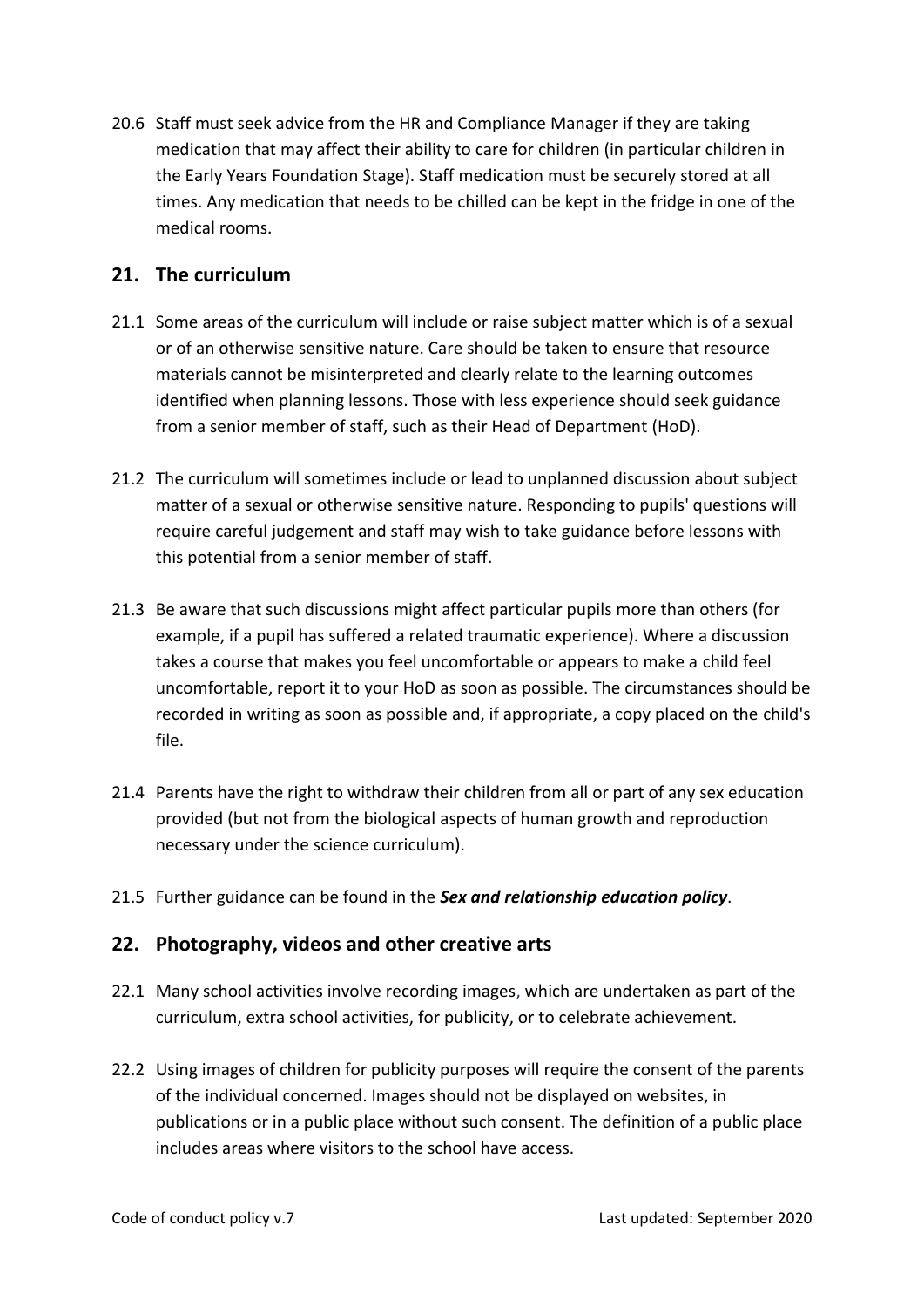- 22.3 Parental agreement to the above is sought when the child starts at the School and parents have the right to alter their consent at any time. The Head's EA keeps a list of those parents who have provided consent and can provide confirmation to staff as required.
- 22.4 Staff need to adhere to the *Digital strategy policy* and the *Digital Image policy* at all times.

#### <span id="page-14-0"></span>**23. Whistleblowing**

- 23.1 Whistleblowing is the mechanism by which staff can voice their concerns, made in good faith, without fear of repercussion. The School has a *Whistleblowing policy* that meets the terms of the Public Interest Disclosure Act 1998.
- 23.2 Staff should acknowledge their individual responsibilities to bring matters of concern to the attention of senior management and/or relevant external agencies. This is particularly important where the welfare of children may be at risk.

#### **Neutral declaration**

23.3 There may be instances when staff have inadvertently breached safeguarding guidelines without meaning any harm and without imposing any danger to the child. In these instances, the staff member should make a neutral declaration to the DSL without fear of any reprimand. Any serious breaches will of course be treated in the normal way.

# <span id="page-14-1"></span>**24. Sharing concerns and recording incidents**

- 24.1 All staff should be aware of the school's child protection procedures, including procedures for dealing with allegations against staff. Staff who are the subject of allegations are advised to contact their professional association.
- 24.2 In the event of an incident occurring, which may result in an action being misinterpreted and/or a spurious allegation being made against a member of staff, the relevant information should be clearly and promptly recorded and reported to the Head (or in his absence, the Chair of Governors). Early discussion with a parent or carer could avoid any misunderstanding.
- 24.3 Members of staff should feel able to discuss with their Head of Year or a member of the Senior Leadership Team any difficulties or problems that may affect their relationship with pupils so that appropriate support can be provided or action can be taken.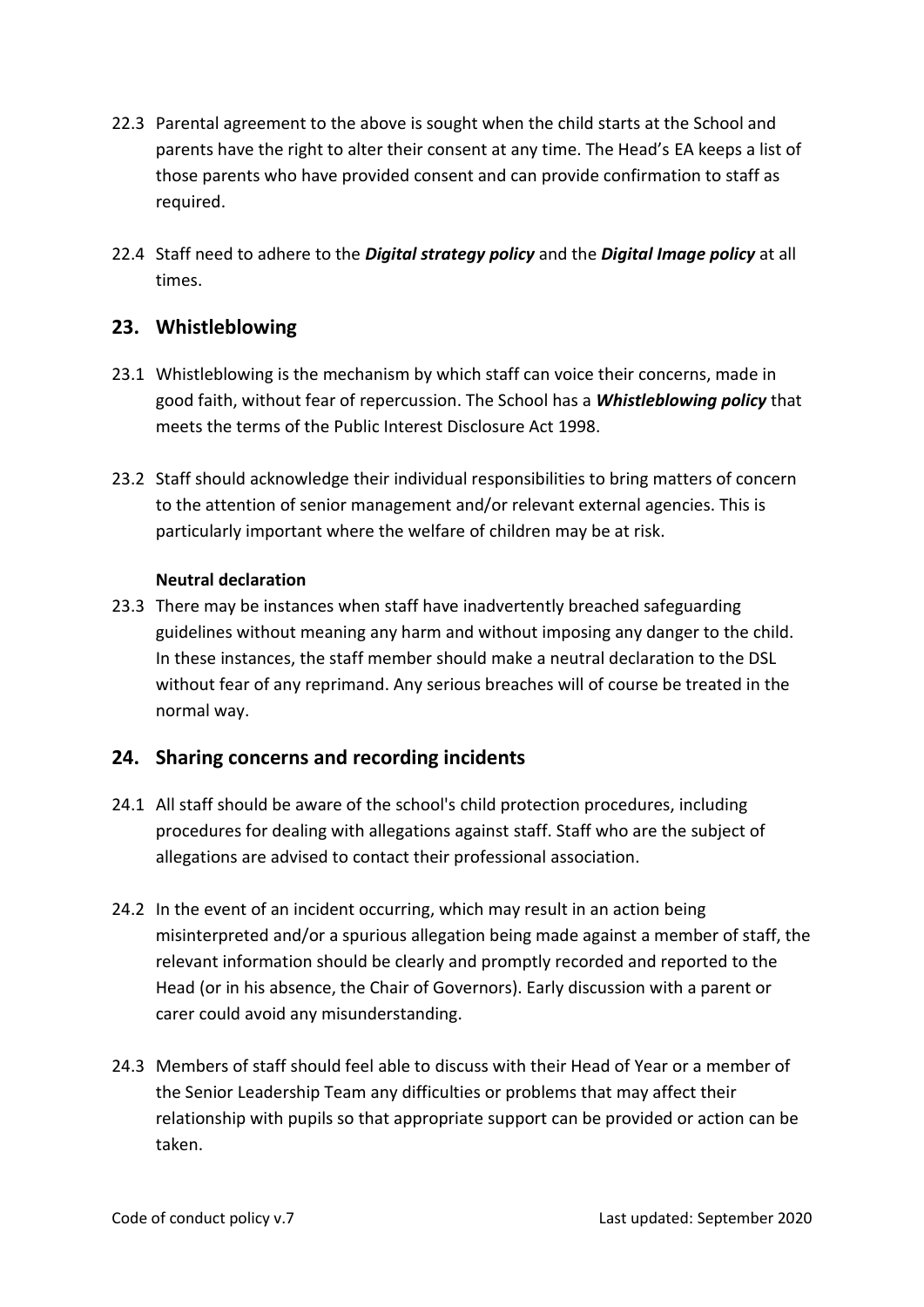24.4 All staff have a duty to report any child protection concerns to a DSL, or in his/her absence, the Deputy DSL.

# <span id="page-15-0"></span>**25. Disclosure and barring service checks**

- 25.1 All staff are subject to an enhanced Disclosure and Barring Service check before taking up their position at the School. It is the responsibility of members of staff to inform the Head, in confidence if they are charged with a criminal offence whilst in the employment of the School. Please refer to the *Recruitment, selection and disclosure policy.*
- 25.2 All staff must complete a Childcare Disqualification Requirement self-declaration form on appointment and annually at the start of the academic year. Further information is available in Appendix 1.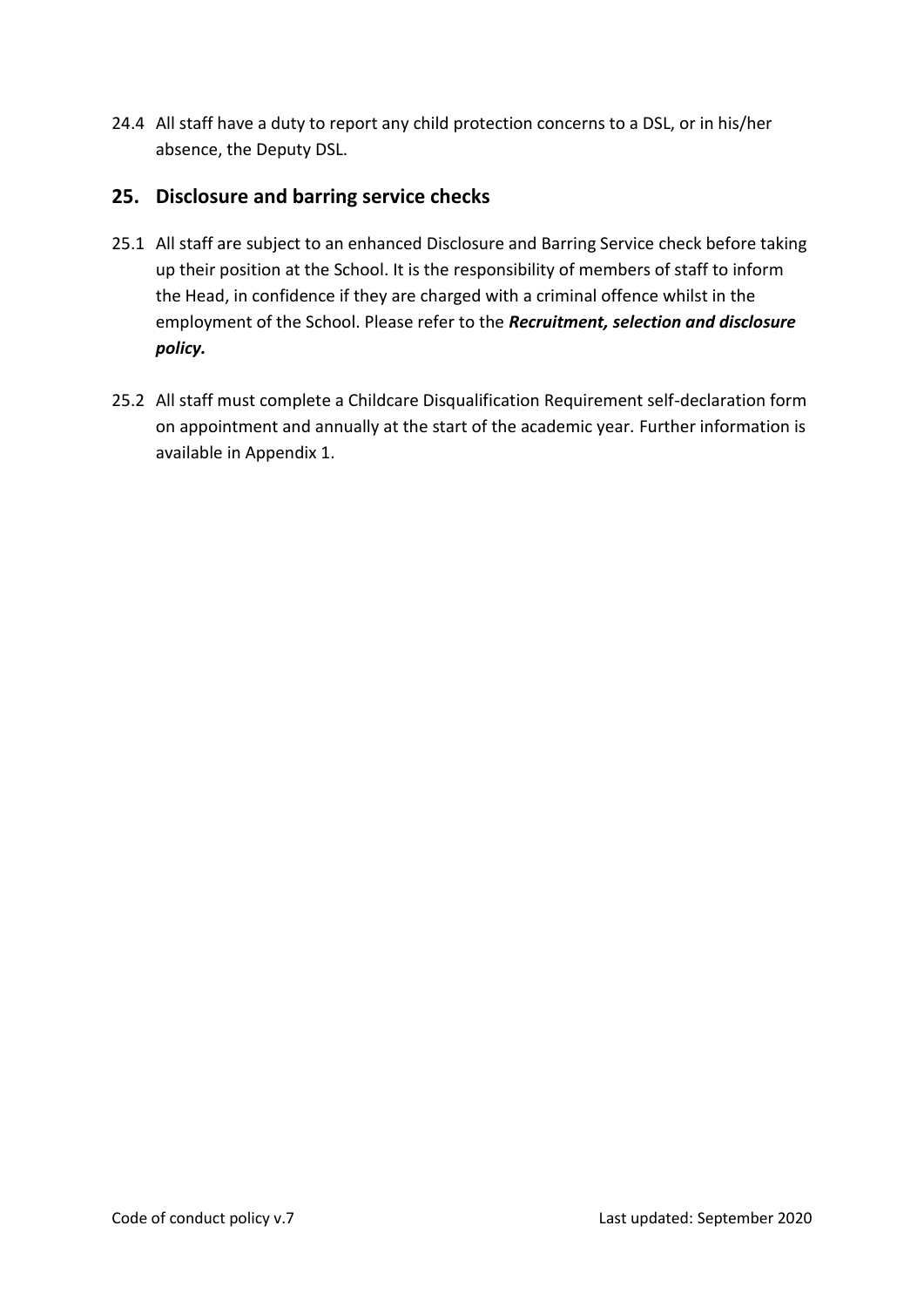# <span id="page-16-0"></span>**Appendix 1 - Childcare disqualification requirements**

Given that your role involves providing care for pupils under 8, we need to draw your attention to the requirements of the Childcare Act 2006 (the **Act**) and the Childcare (Disqualification) Regulations 2009 (**Regulations**) and the related DfE [statutory guidance,](https://www.gov.uk/government/uploads/system/uploads/attachment_data/file/414345/disqual_stat-guidance_Feb_15__3_.pdf)  [Disqualification Under the Childcare Act 2006 \(DUCA\).](https://www.gov.uk/government/uploads/system/uploads/attachment_data/file/414345/disqual_stat-guidance_Feb_15__3_.pdf)

**It is a criminal offence for a school to employ a person to work in connection with the early or later years' provision who is disqualified from doing so under the Regulations. It is also an offence for a disqualified person to provide early or later years' provision or to be directly concerned in its management.**

In order that we can discharge our legal obligations, please could you answer all of the questions in the attached self-declaration form and then sign and date the declaration at the end of the form.

**Should you have any queries about any of the information required or if you wish to discuss any aspects further please do contact the HR and Compliance Manager or the Designated Safeguarding Lead on a confidential basis.**

#### **Disqualification by association**

Please note that you may be disqualified if you live in the same household where another person who is disqualified lives (known as "disqualification by association"). Living in the same household has been interpreted as meaning sharing the same living space, including a shared kitchen.

You are therefore, asked to provide information about the members of your household to the best of your knowledge. If you live in a house-share or similar arrangement you are not expected to request this information from anyone with whom you are not overly familiar.

Please do share this explanatory note with members of your household if this would be helpful in explaining the information which is needed and how this will be used by the School.

#### **What information do you need to disclose?**

The criteria for which a person will be disqualified from working in connection with early or later years' provision are set out in the Regulations. They include:

- Being barred from working with children (by inclusion on the Children's Barred List);
- Having been cautioned for, or convicted of, certain violent and sexual criminal offences against children and adults;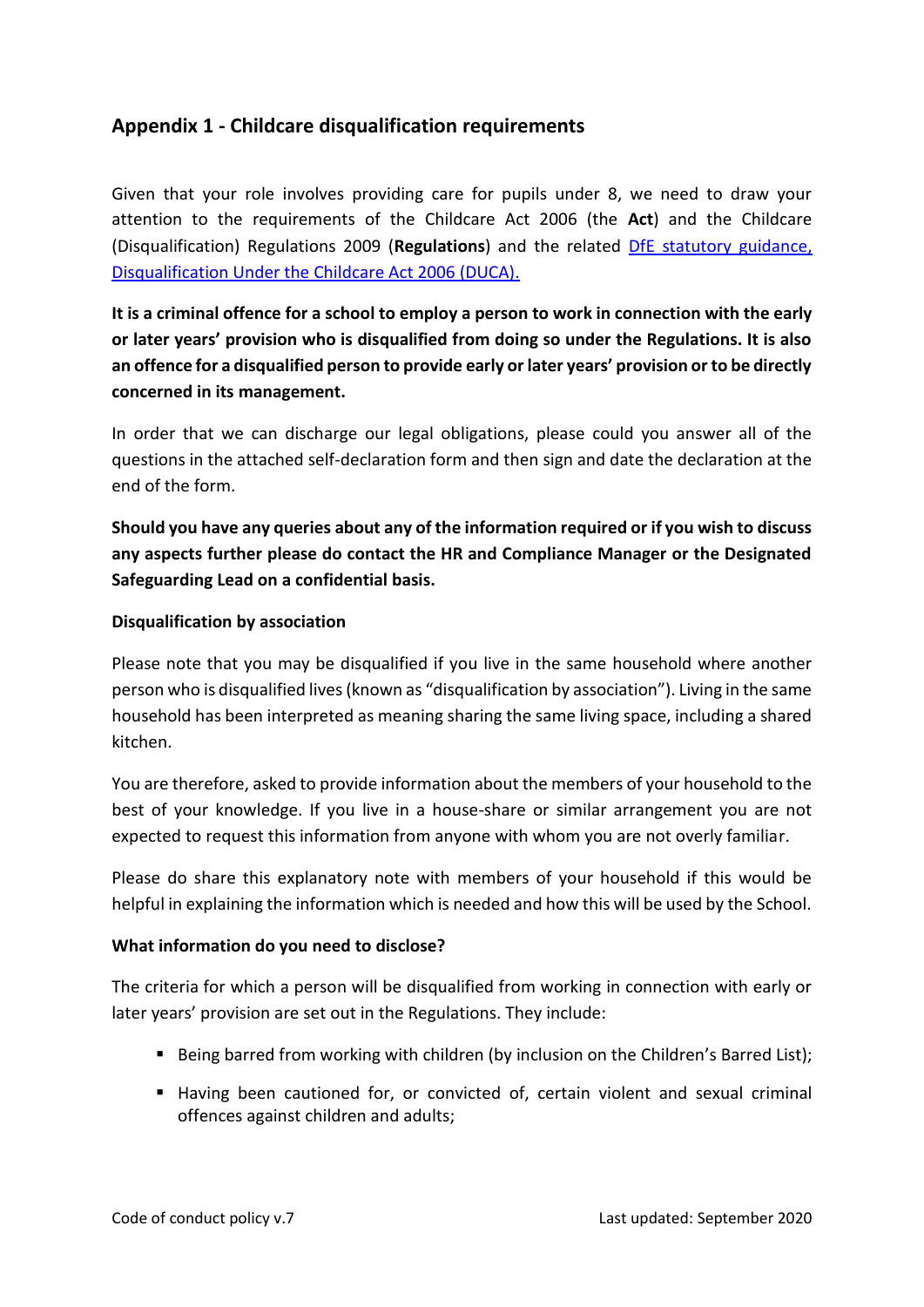■ Various grounds relating to the care of children, including where an order is made in respect of a child under a person's care.

We have on the form set out the main categories of disqualification. However, should you like further detail about the nature of matters that are covered, please see Table A of DUCA or contact the HR and Compliance Manager on a confidential basis.

#### **Spent and filtered convictions**

Due to the nature of your work in the school you are obliged to disclose details of all relevant convictions, including those which are defined as "spent" under the Rehabilitation of Offenders Act 1974, together with details of any relevant cautions, reprimands or warnings issued from 6 April 2007. Please note that you are not required to disclose information which would be "filtered" by the Disclosure and Barring Service (DBS). Details or which offences are filtered are included in the School's Recruitment, selection and disclosure policy.

You should not include information about spent convictions for members of your household. For the avoidance of doubt the School is not asking you to obtain criminal records information about you or anyone else from the DBS. We are asking you to complete the enclosed form to the best of your knowledge only.

#### **Data protection**

You are required to provide the information requested in this form so that the School can meet its legal obligations. The School will process personal information in accordance with its Staff Privacy Notice.

It will only be disclosed to specified members of the School's leadership team and our professional advisers in order to satisfy ourselves that you are not disqualified under the Regulations. Although we will retain part 2 of the form for your personnel file, the remainder of the form will only be retained for as long as is necessary and will be confidentially destroyed once the disqualification checks have been completed and noted in the School's Single Central Register (SCR). Where information disclosed required Ofsted notification (see below) then information will be retained until the conclusion of this process. It will then be destroyed.

Where irrelevant information is provided, the School will shred this as soon as possible.

#### **Ofsted**

Should you disclose information which appears to disqualify you from working in early or later years' provision then we are required to notify Ofsted.

There may be the option of applying to Ofsted for a waiver of the disqualification. The School's aim is to help staff through this process and also to ensure that an offence is not committed by staff or the School. The School cannot apply for the waiver however; it is a matter for you as an individual but we will seek to support you confidentially during this process. Please do